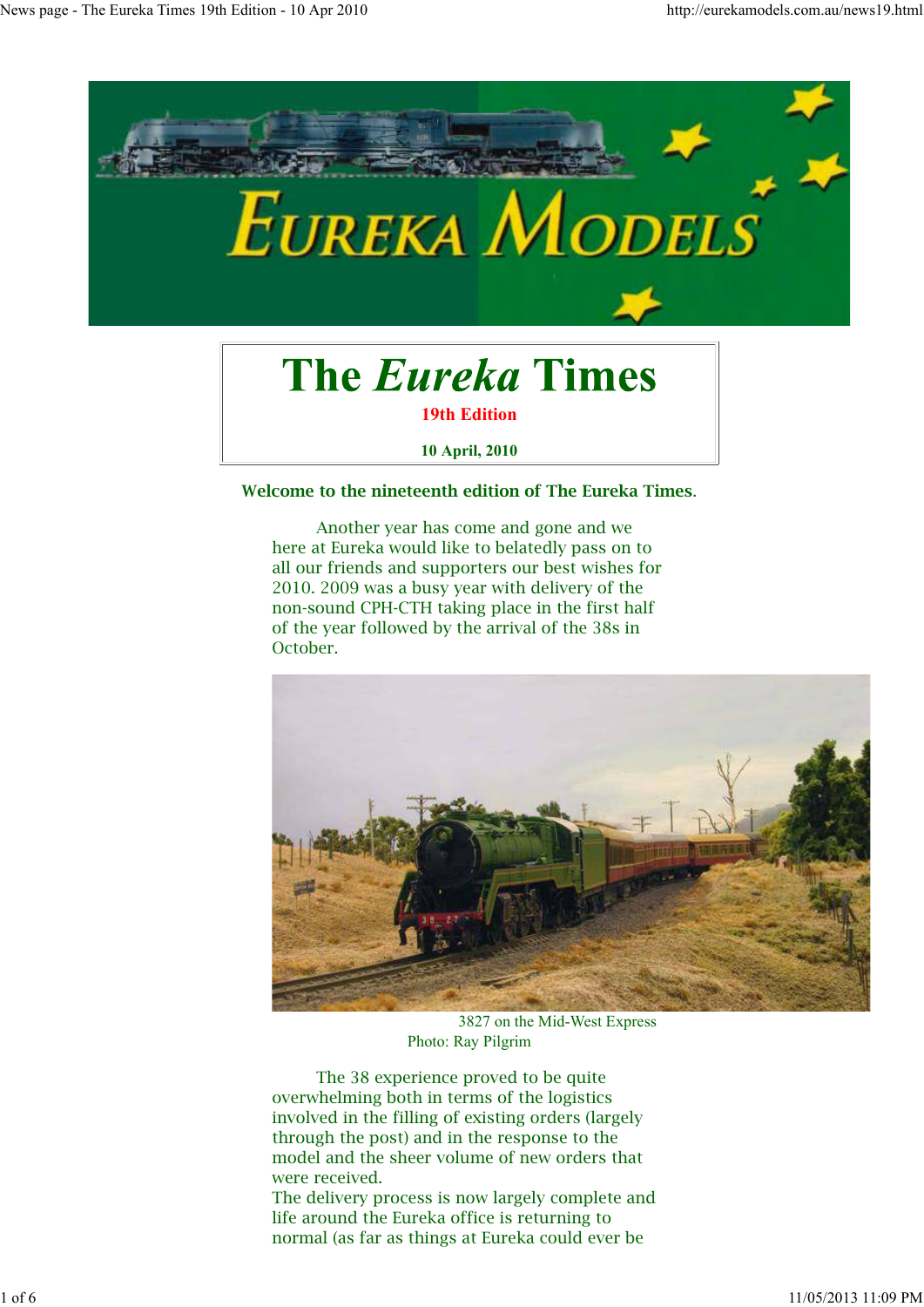regarded as normal). Eureka is run as a part-time business with its activities having to fit in around the requirements of another employer and another business and so, even in quiet times things sometimes get a little bit stressed around the office.

 The arrival of the 38s added enormously to the demands on the resources of Eureka, especially time and so I would like to say thanks to the friends and supporters of Eureka, thank you for the patience and understanding shown by all but a handful of persons, firstly, in the four plus years taken to bring the project to fruitation and secondly, in the time (same as with the AD60) that elapsed whilst delivery was completed. To Anyone with whom I may have got a little bit sharp, I apologise but with the return to normal operations, the Eureka office should return to its happy self.

 2010 is showing plenty of promise so let's have a look at what the year might bring.

#### **The First 38 class Re-run**

 When the size of the production run for the first run of the 38s was being decided the intention was to order a quantity sufficient to last about 18 months. The quantity decided on proved to be woefully inadequate and so an immediate second run has been comissioned with the factory and this is now underway.

 The policy on re-runs had been thought out in rather vague terms before the first run and the intention was that each re-run would consist of a new streamlined number or colour variation plus one new number in black and one new one in green in the non-streamlined version. This would eventually see all thirty numbers being produced in one scheme or another. Once a particular number/colour variation had been produced it would not be run again with the exception of 3801 and 3830.

 Although the first re-run is happening a lot sooner than was anticipated this policy is being followed and the first re-run will consist of 3804 in black, 3806 in green and 3807 in Royal Train black livery. The quantity of each number is already fixed as the production process is underway. Once these units are gone they will not be run again.

 3803, 3805, 3809, 3820 and 3827 from the first run were not produced in sufficient quantities to meet even basic demand and so as part of the second run, a limited number of these five numbers will be produced in quantities to meet on-hand orders only.

 The re-run will take place in two parts. the non-streamlined version will be delivered first and will be largely identical to the first run. The streamlined version will followed and will include a new nose cone which will incorporate modiciations to the cut-out section for the air compressor.

 Order forms for the re-run are available now. Prices are expected to remain the same as the first run.

## **The R class and the K**

 The R class is being given top priority at the factory and we expect to see test shots in the second half of 2010. We have asked the factory to ensure that the R class is the next new model to be delivered to us. We are currently sourcing sound for the R class so that QSI will have the sound files ready in the third quarter of this year. We will also be deciding which locomotive numbers will be produced and we have already received a number of suggestions on numbers so if anyone has any particular preference now is the time to make a suggestion. As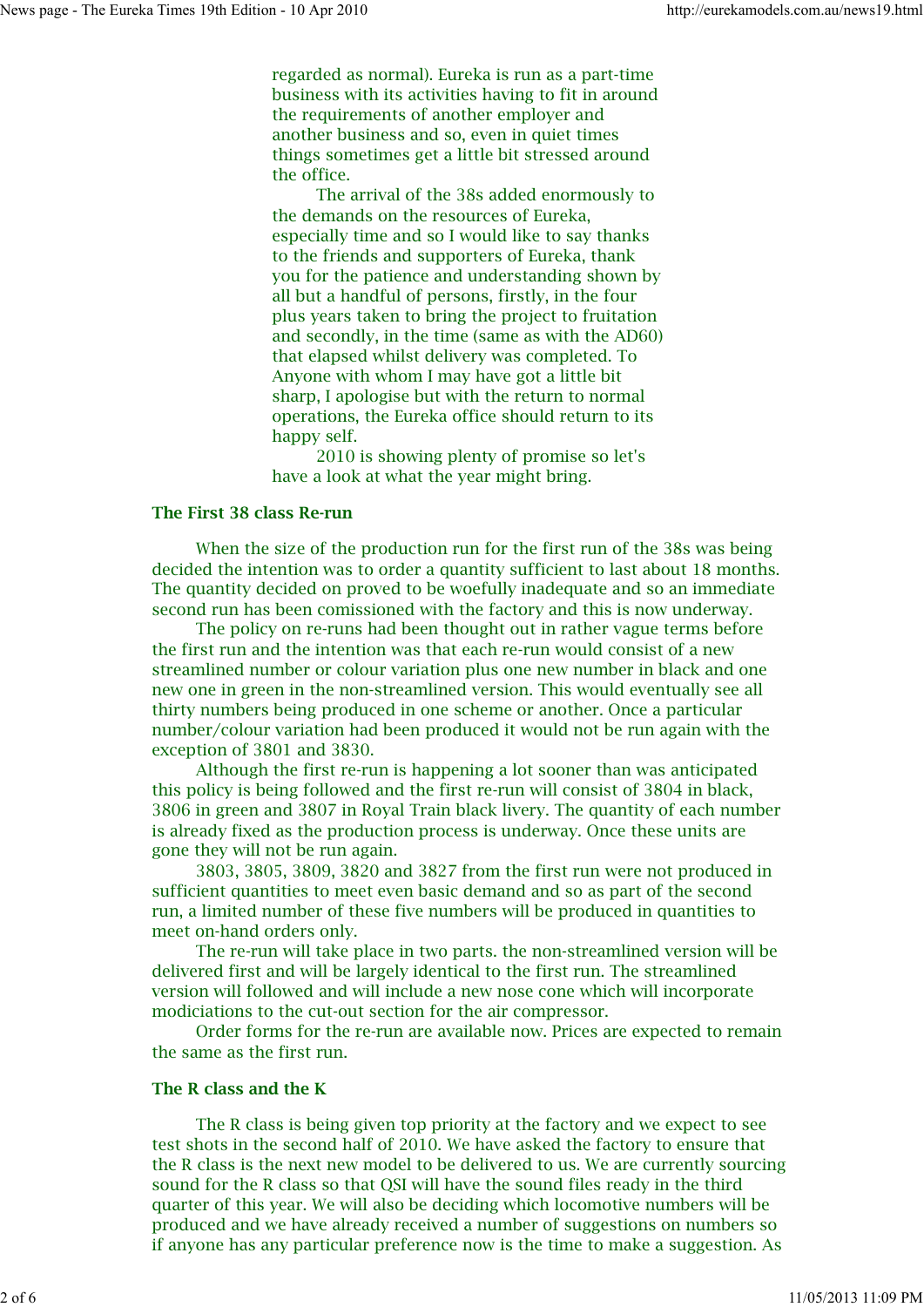previously advised, the use of cast iron number plates by the VR will make it possible for us to supply individual number to anyone who does not like the numbers that we supply.

Progress on the K class is inextricably bound to progress on the R class. Although we would like to commence tooling on the K now which would allow a mid-2011 target delivery date, authority to commence tooling will not be given until the test shots on the R are on hand. This would suggest a target delivery date of late 2011 for the K class.

To date we have not encouraged the placement of orders for the K class although we are already holding over thirty orders for models. It is anticipated that order forms for the K class will be made generally available with the next edition of the Eureka Times which should be out around July, 2010. However, as a small way of thanking those who have placed orders for the R class and have been waiting patiently for so long a special discount offer on the K class will be made. Details of the offer will be included in a seperate letter being sent to all on our R class order list.

# **In Store in 2010:**

## **Sound equipped CPH/CTH:**

 The delay in the delivery of the sound-equipped CPH/CTHs has baffled us here at Eureka for some-time. The non-sound sets were delivered over a year ago and the assembly of the sound-equipped units was completed at the same time apart from the installation of the electronics boards. Changes in the personnel at the factory created some confusion over what was the reason for the delay but it finally emerged that delays were related to our requirement for a second chip to be installed in the trailer car to control the lighting features of the trailer car and eliminate the need for wires between each car. This proved to be more complex then originally envisaged with the second chip needing to act as a slave to the chip on the motor car and mirror some of its functions. The upshot of this is that the chip needs 12 functions to give full control of all features in the model which is fine if you have a system that supports 2 functions.

 The result of all this is, as usual, delays. We think that we have a solution now and we are awaiting advice from the factory on a likely delivery date. Watch the blog for further information as it comes to hand.

## **The 40 class:**

 Assembly of the 40 class has commenced but we were not comfortable with the sound files of the locotmovie and have requested some changes including the horn. This is being carried out at the moment and once we are satisfied with the sound the factory will be able to provide us with an expected delivery date.

#### **The 620/720 re-run:**

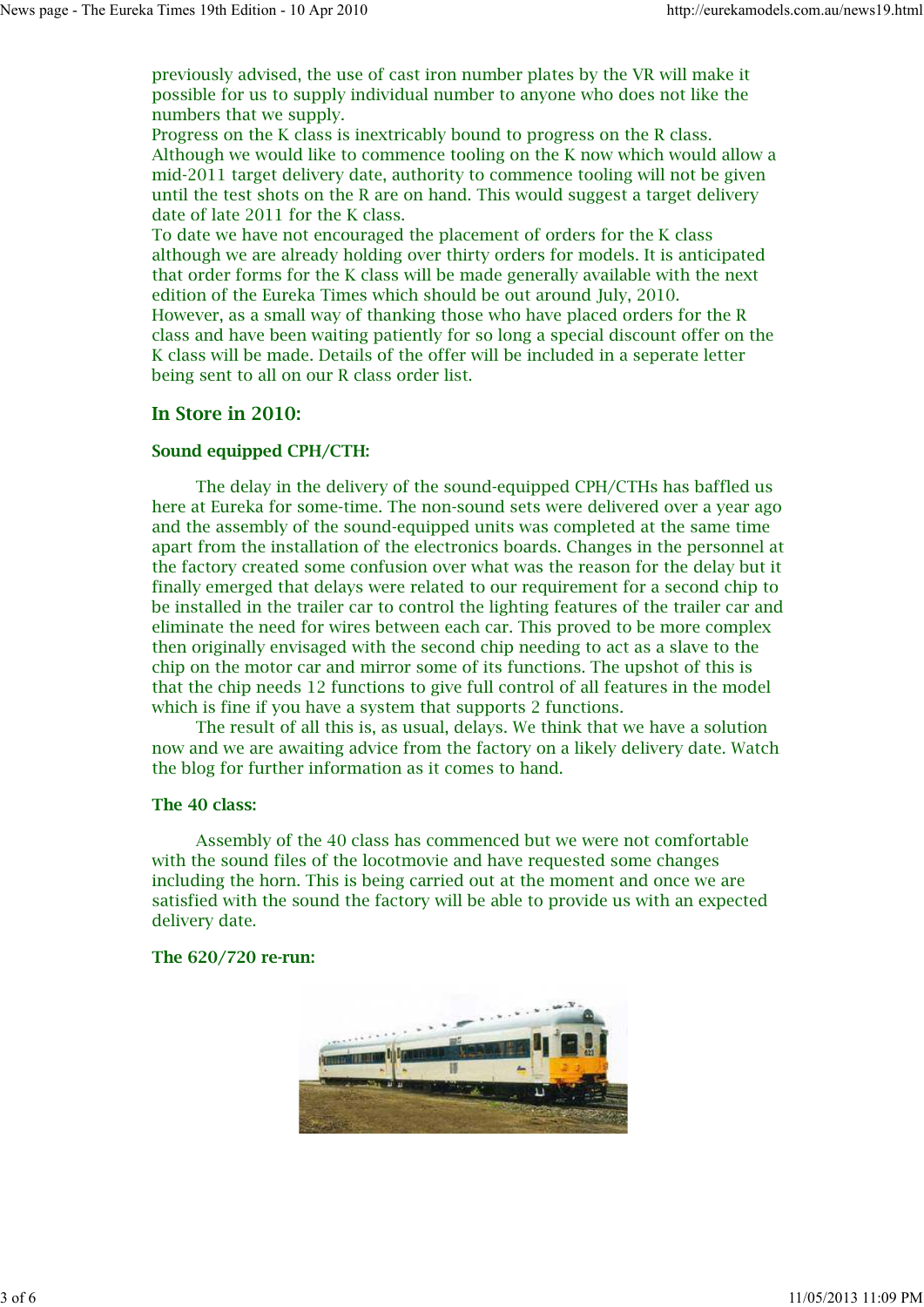

623/723 City Rail grey 631/731 in Heritage Red Photo: Brad

 Work on the re-run of the 620/720 2 car diesel is continuing. The re-run will involved making changes to the existing tooling so as to incorporate the minor changes made to the prototype in the latter stages of their life. These changes involve mainly the addition of reinforced glass on the driver's windows (the bugs eyes) and ditch lights.

**Coulter** 

 The modernized version will be available in Candy, City Rail Heritage Red and City Rail Grey liveries. Before making the changes we are planning to squirt a small number of 620/720 bodies and will be making available a limited number of original sets in early Tuscan Red and Reverse liveries.

A late 2010/early 2011 delivery is anticipated.

# **The AD60 Class Garratt re-run:**

 All production issues have been finalised and some minor art-work issues are currently being dealt with. We should be ready to proceed to production in April but there may be issues with the supply of sound chips as the ones that we had reserved for the AD60 are being used in the 38 class re-run (This also happened on the first run of the 38s and some models used in the 38s have an AD60 sticker on the chip).

We have less than 20 unit from the first run without sound and weathered only.



## **The NSWGR HUB car Set:**

 Drawings for the HUB set are finished and approval has been given for tooling to commence. Six seperate cars are being produced (HFH, BH, RFH, FH, PFH and RBH) which will allow five and seven set combinations on such name trains as the Central West Express, South Coast Daylight Express and of course, The Newcastle Flyer. Sets will be available in Tuscan and Russet, Light Indian Red, Dark Indian Red and Candy liveries and will have interior lighting and details including passengers.

Test shots should be available around August.

A late 2010/early 2011 delivery is expected.

**To Look Forward to in 2011:**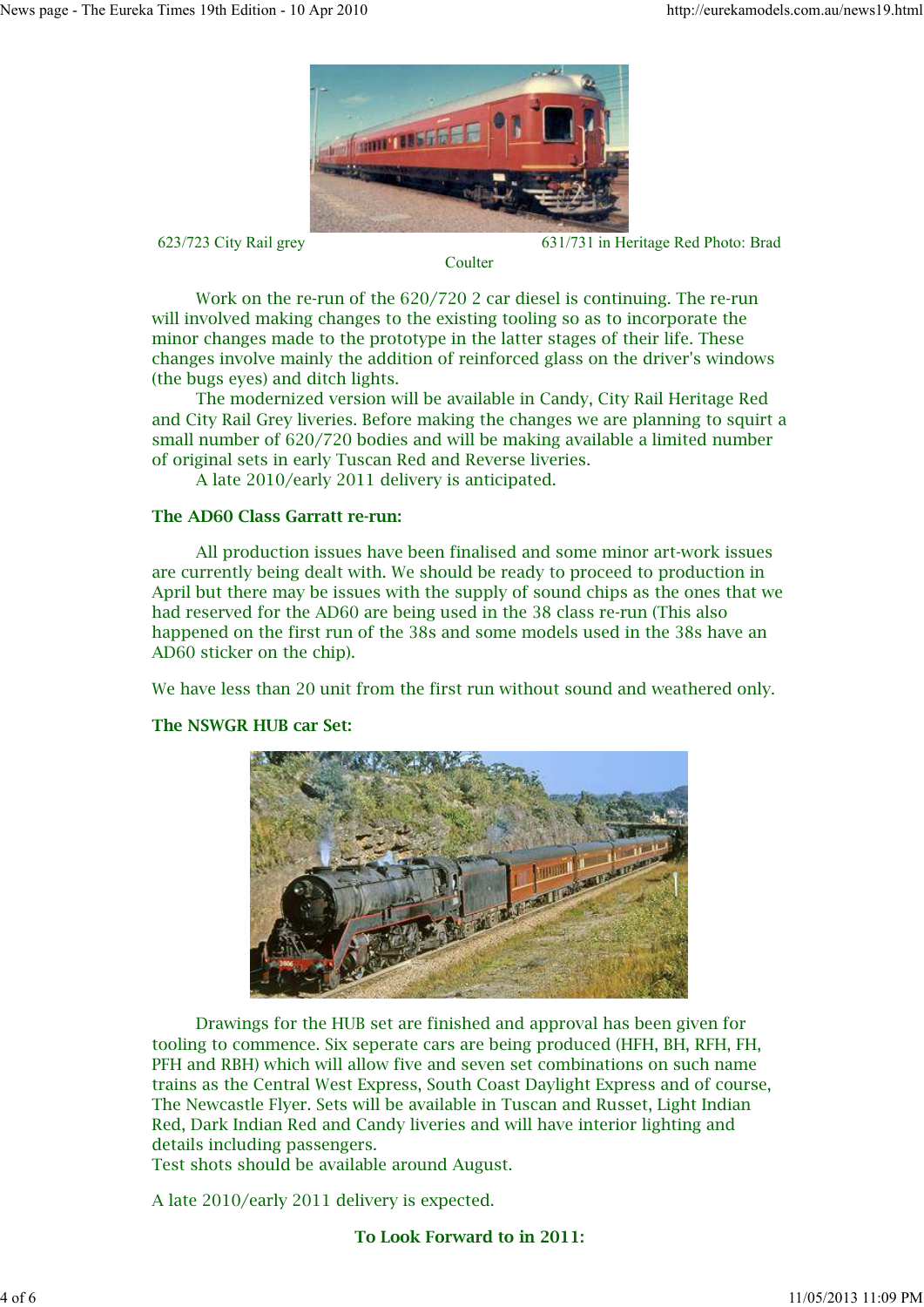# **The 59 Class locomotive:**

Permission to commence tooling has been given and we are waiting for advice from the factory that tooling has commenced. The way in which the factory advises that tooling is underway is straight forward, they just send an invoice for what in the case of a steam engine is a substantial amount of money.



A late 2011 delivery is anticipated.

5911 at Thirroul Loco. Photo: Bob Wilson

# **The DEB 900 Class Diesel Rail Car sets:**



Three car DEB set in Candy at Curlewis

 All technical issues have now been resolved (particularly the issue of how to reproduce the flush windows) and we have thought that the drawing stage would now quickly be completed. However, we are currently engaged in some serious discussions regarding underbody detail on the intermediate cars and no matter how we try to explain what is on the underbody we keep getting request for more information and points for clarification from the factory. The upshot of all this is that we will probably make a trip to Cowra to collect more information and whilst a trip to Cowra is always enjoyable a simple problem like this can add months to the drawing stage of a project.

Once these matters are settled quotations can be finalized, drawings completed and tooling commenced. This project therefore now has a late 2011 target delivery date.

## **Other Projects**

 We currently have a number of other project at various stages of development. These are discussed whenever we visit the factory and steady progress is the norm. The aim is to bring the projects to the completed drawing stage over time so that each project is then ready to be slotted into our schedule and tooling commenced.

**Jumping the gun or, things you learn along the way:**